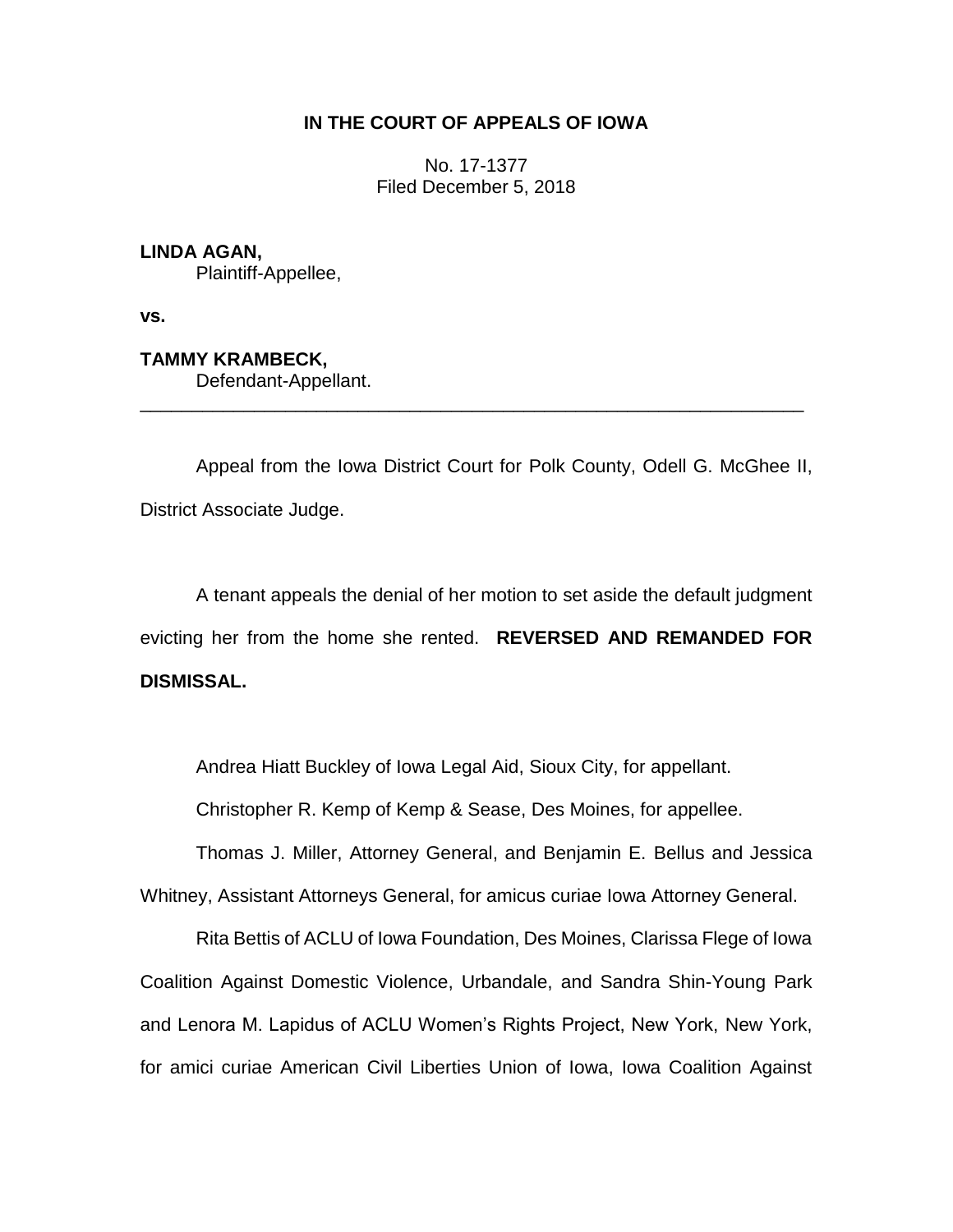Domestic Violence, American Civil Liberties Union, National Housing Law Project, National Law Center on Homelessness and Poverty, National Network to End Domestic Violence, and Sargent Shriver National Center on Poverty Law.

Heard by Danilson, C.J., and Potterfield and Doyle, JJ.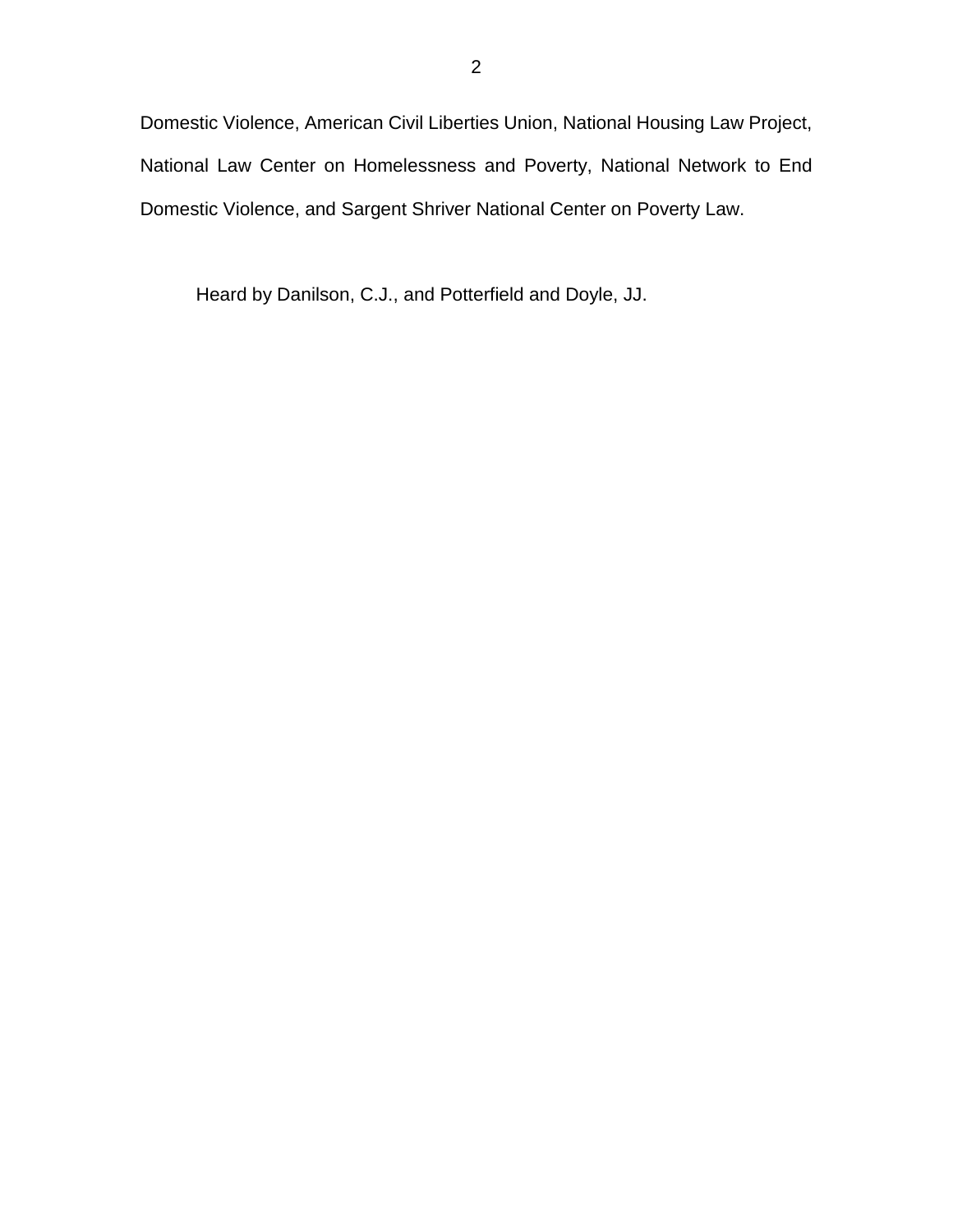### **POTTERFIELD, Judge.**

Tammy Krambeck appeals from the default judgement entered by the small claims court evicting her from the home she rented from Linda Agan for more than three years. Tammy maintains the small claims court had jurisdiction to set aside the default judgment and she had good cause for the judgment to be set aside. Alternatively, she argues the district court should have set aside the judgment entered by the small claims court because the small claims court never had jurisdiction to enter the default in the first place, as the forcible entry and detainer notice was facially defective—it did not provide the required language about her right-to-cure the alleged clear and present danger—and in violation of her right to summon emergency assistance, found in Iowa Code section 562A.27B (2017).

### **I. Background Facts and Proceedings.**

 $\overline{a}$ 

On June 29, 2017, Agan sent her tenants, Tammy and Greg Krambeck,<sup>1</sup> a three-day notice to quit the residence. On it, Agan wrote "clear and present canger." She also included a handwritten narrative, which was dated the day before and stated:

Tammy screaming from inside the trailer that Greg has bruised her, he beat me, call the police. The police were contacted and she declined to show evidence of abuse. This occurrence is very frequent with Greg chasing Tammy outside. The neighbors/tenants are exposed to the domestic assault daily. Children reside in the mobile home park and should not be exposed to this exchange & physical violence.

The same day, Agan sent by certified mail a second notice, titled "3 day termination notice to tenant," with Agan again adding a handwritten note, stating, "clear and

 $1$  Tammy's husband, Greg, also lived in the home and was a party to the underlying proceedings brought by Agan.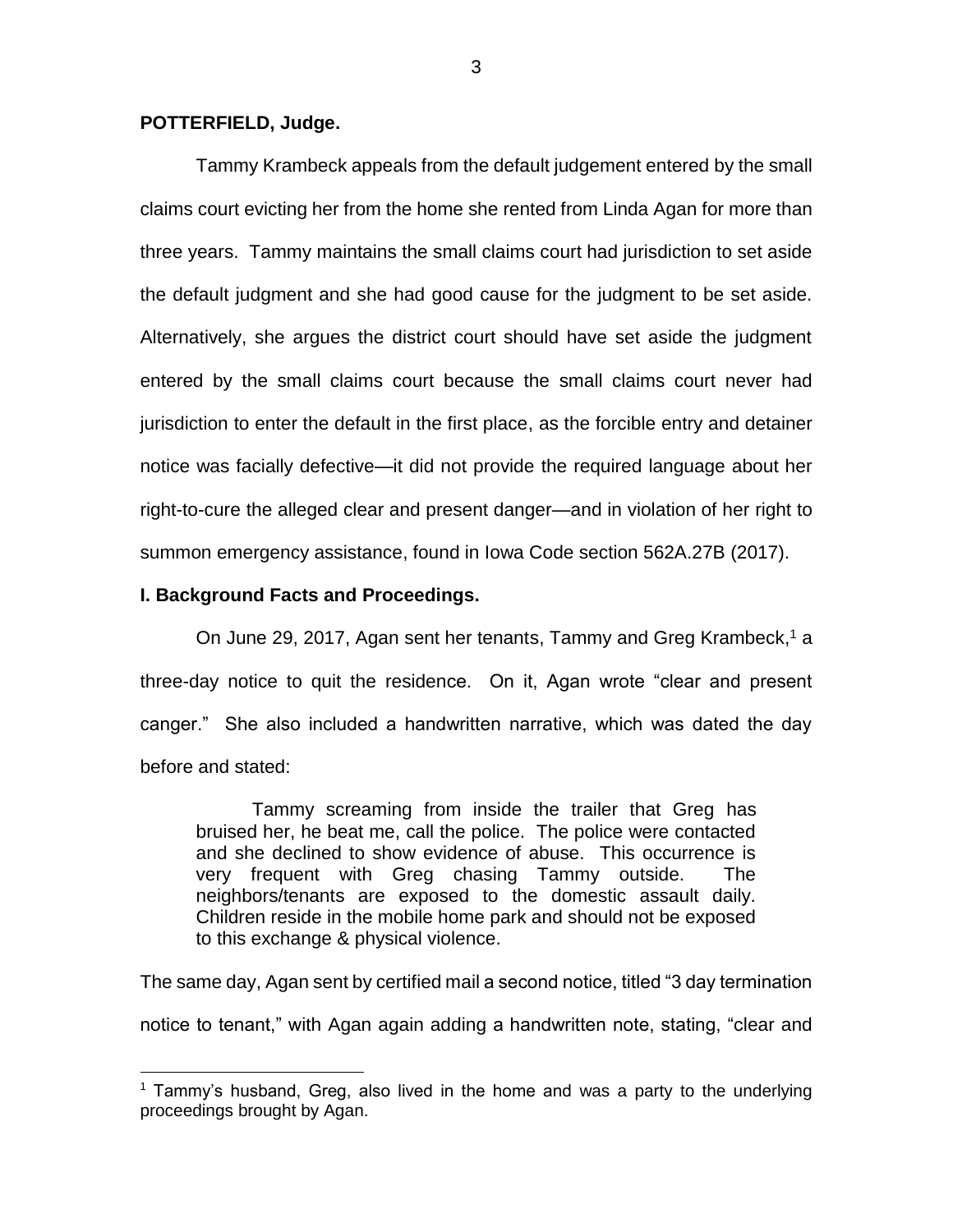present danger." It advised the Krambecks that Agan "inten[ded] to terminate [their] tenancy" on July 6.

On July 14, Agan filed an original notice and petition for forcible entry and detainer (FED). In filling out the form, Agan stated she was demanding possession of the rental home, as "[t]he defendants have been advised that I am terminating tenancy as they are causing clear and present danger by exposing our other mobile home tenants to the screaming, yelling and physical abuse that they display. The police have been there many times."

The matter was set for hearing in small claims court, but neither Tammy nor Greg appeared. On July 24, the court entered a default judgment against the Krambecks and issued a writ of removal and possession, formally evicting them from their home.

On July 27, Tammy<sup>2</sup> filed a motion to set aside the default judgment, pursuant to Iowa Code section 631.12. She alleged neither she nor Greg attended the hearing on the FED action because of her medical condition and claimed she had a number of defenses and counterclaims to Agan's motion, including "lack of proper notice as the clear and present danger notice does not set forth the statutory cure language." (Altered for readability.) In an affidavit attached to her motion, Tammy swore she "was not able to make it to the hearing because of [her] medical condition. [She] was having seizures before the hearing and [her] husband needed to stay with [her] while they were occurring." She further certified she was

 $\overline{a}$ 

 $2$  Only Tammy filed a motion to set aside the default judgment.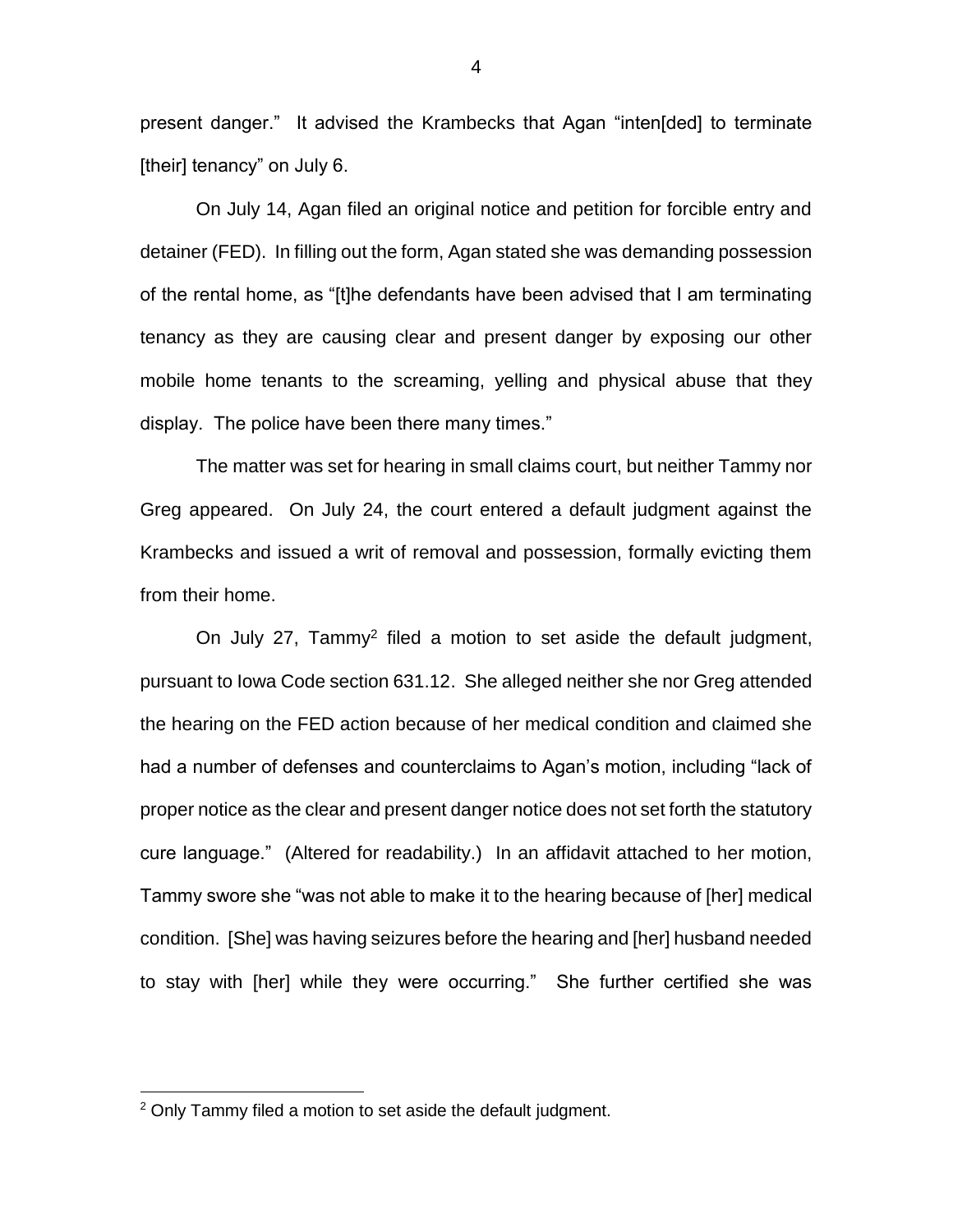diagnosed with epilepsy when she was twelve years old and was seen by a local neurologist.

Tammy's motion was set for hearing, and the parties were advised that if it was granted, they should "be prepared to proceed immediately to a trial on [the] merits." The writ of removal was stayed pending the hearing.

The hearing took place on July 31, and the small claims court ruled from the bench at the conclusion of the hearing. The court, relying upon Iowa Code section 648.5 and *Merryman v. Merryman*, No. 04-0173, 2005 WL 974688, at \*5–6 (Iowa Ct. App. Apr. 28, 2005), $3$  determined it did not have jurisdiction to consider the motion to set aside the default judgment, as more than fifteen days had passed since Agan filed her FED action.

Tammy appealed the ruling of the small claims court to the district court. She challenged the small claims court's ruling it did not have jurisdiction to hear the motion to set aside the judgment and argued the three-day termination notice she received from Agan was improper because it failed to include necessary statutory language, thereby preventing the small claims court from entering default judgment against her. Additionally, she maintained the three-day notice was facially invalid as it violated her statutory right to summon emergency assistance, as codified in Iowa Code section 562A.27B. Finally, she asked the court to schedule a fact-finding hearing.

 $\overline{a}$ 

5

<sup>&</sup>lt;sup>3</sup> Merryman involved the setting of the initial hearing on an FED, not the hearing on an application to set aside default judgment, which is governed generally by Iowa Rule of Civil Procedure 1.977.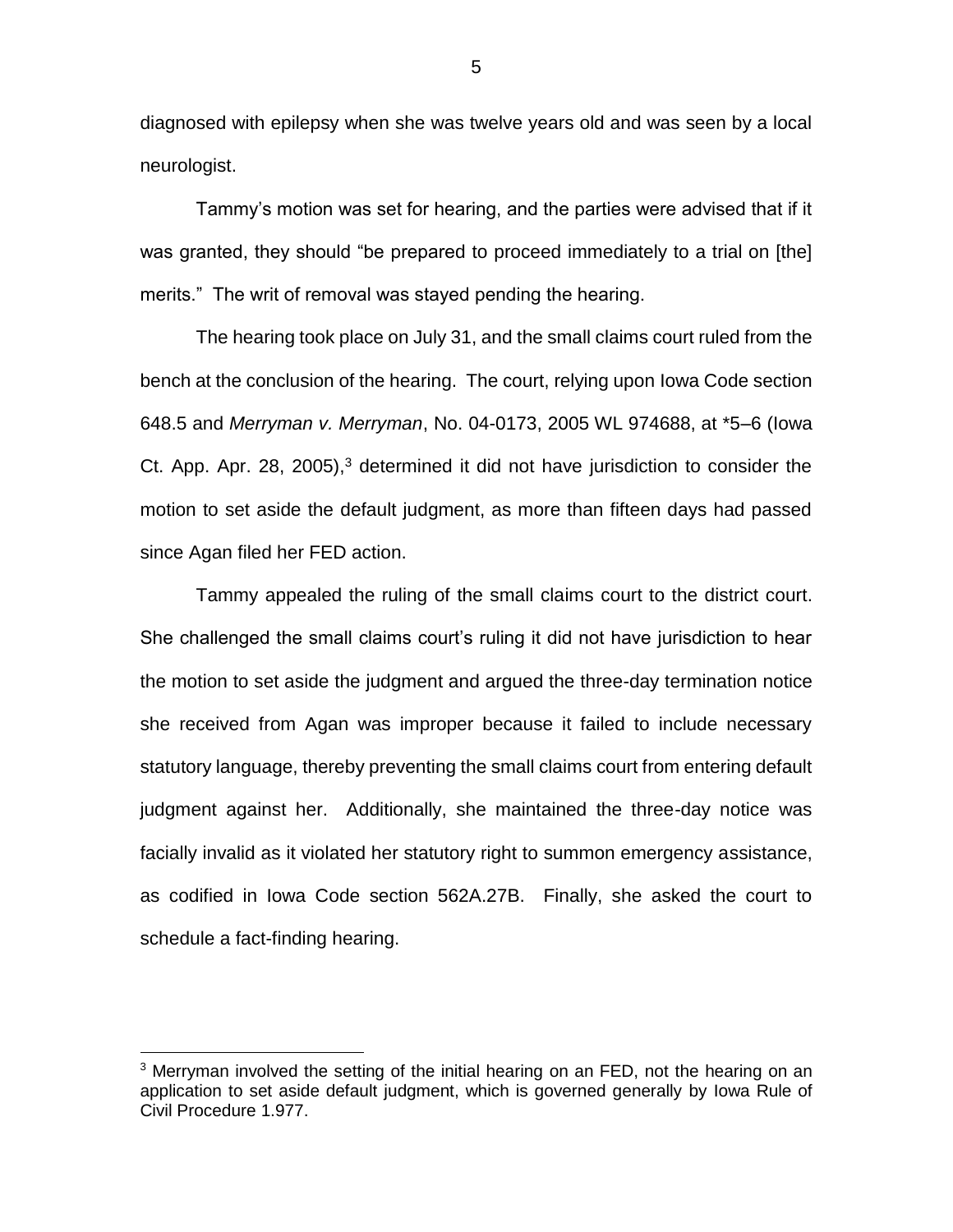The writ of removal continued to be stayed pending the district court hearing. The court, in setting a hearing, noted that no new evidence was admissible on appeal and advised it would only consider the evidence previously presented.

Following a hearing,<sup>4</sup> the district court denied Tammy's motion. The court ruled the small claims court's determination it did not have jurisdiction to hear the motion to set aside judgment "is a proper and fair interpretation of the related law." Additionally, the court found that Tammy had not "allege[d] sufficient grounds by a preponderance of the evidence to overturn the default judgment and findings of the small claims court; [her] conduct amounted to lack of care, attention, and approached gross neglect or willful procrastination." In reaching this conclusion, the court incorrectly stated that Tammy's motion to set aside referenced an affidavit that had not been filed. Tammy's affidavit was filed the same day as the motion and is included in the record before us. In ruling on Tammy's claim that the FED notice was facially deficient, as it did not contain any of the right-to-cure language provided in section 562A.27A, the court stated:

[Tammy] argue[s] that since [Agan] did not include the required cure language on either three-day notice filed with the court, the small claims court did not have jurisdiction to hear this case and it should have been dismissed. This court disagrees. The court finds that [Agan] reported the abuse to police, but [Tammy] refused the help of law enforcement by not certifying that abuse was occurring. There is little or no evidence that Defendant Tammy Krambeck did anything to make law enforcement aware of what was happening. In fact, she seemed unwilling to work with law enforcement when they were summoned. . . .

 $\overline{a}$ 

<sup>&</sup>lt;sup>4</sup> It appears the district court hearing was unreported.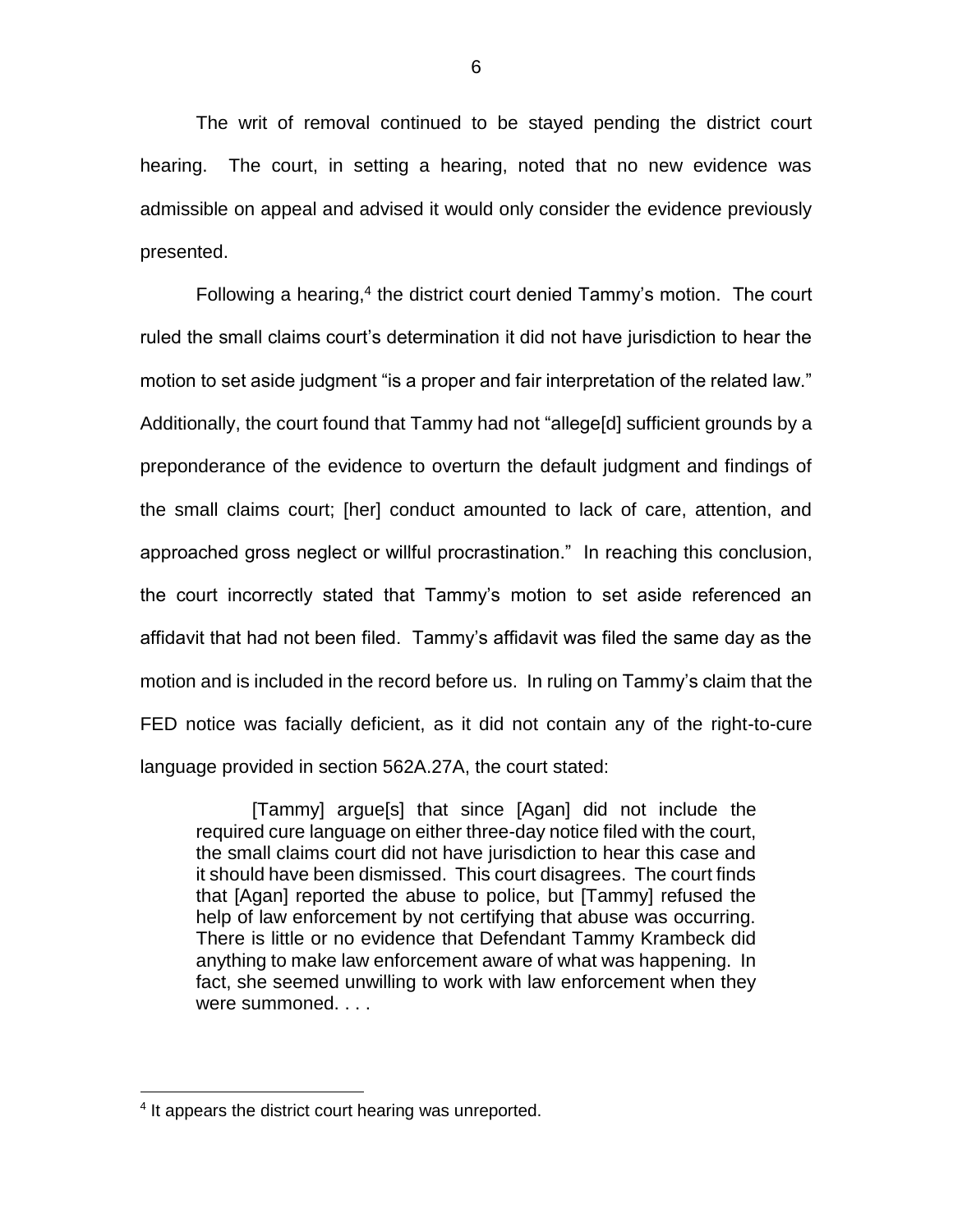The court appeared to base this final statement on the unverified statements of Agan that were made in the various court filings. Finally, in a possible reference to Tammy's argument regarding the FED notice's violation of the right-toassistance, codified in section 562A.27B, the court ruled, "[T]he three-day notice is not so defective it violates public policy." *See* Iowa Code § 562A.27B(1)(d) ("Any waiver of the provisions of this subsection is contrary to public policy and is void, unenforceable, and of no force or effect.").

Tammy appeals.

### **II. Standard of Review.**

"A forcible entry and detainer action is tried in equity. Our review of equity cases is de novo. However, even in equity our review of the construction of statutes is at law." *Rowan v. Everhard*, 554 N.W.2d 548, 549 (Iowa 1996) (citations omitted).

#### **III. Discussion.**

Tammy maintains the small claims court had jurisdiction to set aside the default judgment and she had good cause for the judgment to be set aside. Alternatively, she argues the district court should have set aside the judgment entered by the small claims court because the small claims court never had jurisdiction to enter the default in the first place, as the FED notice was facially defective—it did not provide right-to-cure language—and in violation of her right to summon emergency assistance, found in Iowa Code section 562A.27B.

We begin with Tammy's argument that the small claims court did not have jurisdiction to enter the initial default judgment because the FED notice was invalid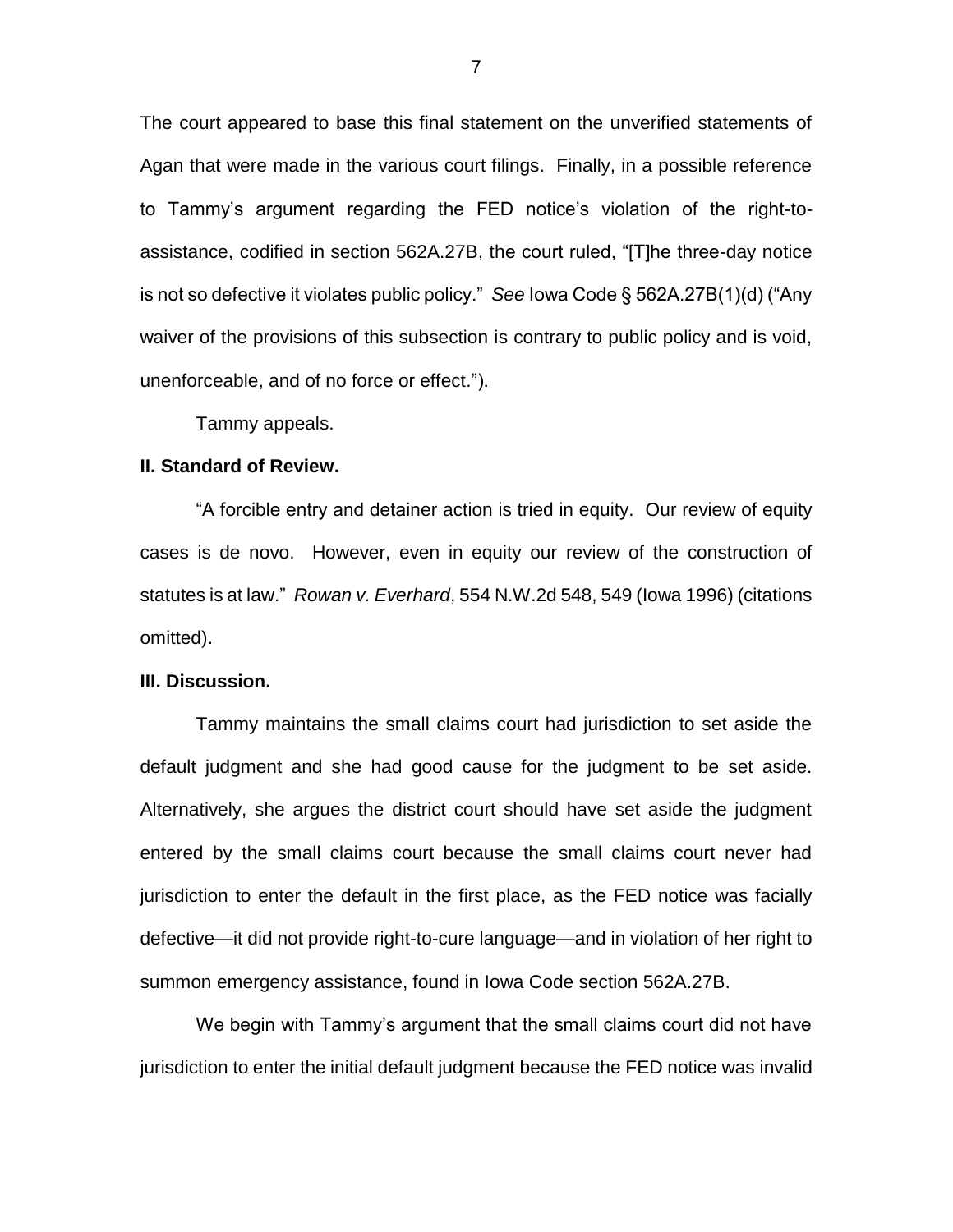on its face as it (1) lacked the statutorily required language regarding her right-tocure the alleged clear and present danger, pursuant to section 562A.27A and (2) violated her right to assistance, pursuant to section 562A.27B.

Tammy did not make these arguments to the small claims court, as she was never able to proceed on the merits of her claim. But she did raise them before the district court, which is proper. *See Rowan*, 554 N.W.2d at 550 (reversing district court decision dismissing tenants' appeal of default judgment in an FED action based on belief it could "not consider issues which were never controverted or considered in the original small claims proceeding" and ruling, "Although the default judgment precludes these defendants from arguing issues of fact on the appeal, they should be permitted to argue issues of law concerning the sufficiency of the various notices and the timing of the hearing").

Moreover, as issues involving whether the court had jurisdiction to act, they may be raised at any time. *See, e.g.*, *Lloyd v. State*, 251 N.W.2d 551, 556–57 (Iowa 1977) ("[T]he question of lack of subject matter jurisdiction can be raised in any manner at any stage of the proceedings . . . .").

Iowa Code section 562A.27A(1) provides, in part:

[I]f a tenant has created or maintained a threat constituting a clear and present danger to the health or safety of other tenants, . . . the landlord, after the service of a single three days' written notice of termination and notice to quit stating the specific activity causing the clear and present danger, *and setting forth the language of subsection 3 which includes certain exemption provisions available to the tenant*, may file suit against the tenant for recovery of possession of the premises . . . .

(Emphasis added.) Subsection (3) limits the application of the code provision, making it inapplicable "to a tenant if the activities causing the clear and present

8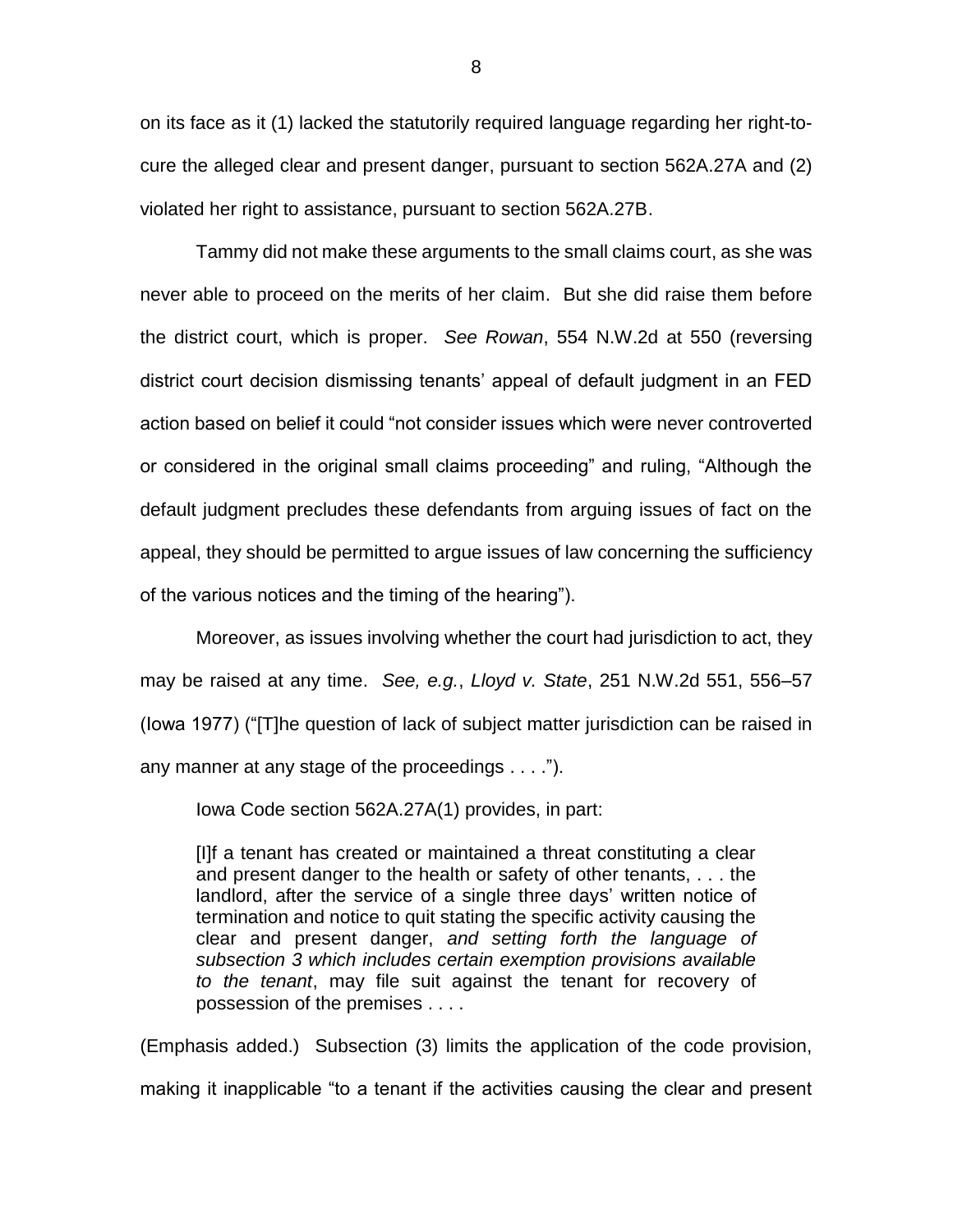danger . . . are conducted by a person on the premises other than the tenant and

the tenant takes at least one of the following measures":

(1) The tenant seeks a protective order, restraining order, order to vacate the homestead, or other similar relief pursuant to chapter 235F, 236, 598, 664A, or 915, or any other applicable provision which would apply to the person conducting the activities causing the clear and present danger.

(2) The tenant reports the activities causing the clear and present danger to a law enforcement agency or the county attorney in an effort to initiate a criminal action against the person conducting the activities.

(3) The tenant writes a letter to the person conducting the activities causing the clear and present danger, telling the person not to return to the premises and that a return to the premises may result in a trespass or other action against the person, and the tenant sends a copy of the letter to a law enforcement agency whose jurisdiction includes the premises. If the tenant has previously written a letter to the person as provided in this subparagraph, without taking an action specified in subparagraph (1) or (2) or filing a trespass or other action, and the person to whom the letter was sent conducts further activities causing a clear and present danger, the tenant must take one of the actions specified in subparagraph (1) or (2) to be exempt from proceedings pursuant to subsection 1

Iowa Code § 562A.27A(3)(a)(1)-(3).

The district court denied Tammy's challenge to the notice, ruling that the small claims court had jurisdiction to hear the FED action because "Tammy Krambeck refused the help of law enforcement by not certifying that abuse was occurring. There is little or no evidence that Defendant Tammy Krambeck did anything to make law enforcement aware of what was happening." But whether Tammy took the actions outlined in subsection (3) to cure the alleged clear and present danger and whether she was advised of having the right to do so are two separate questions.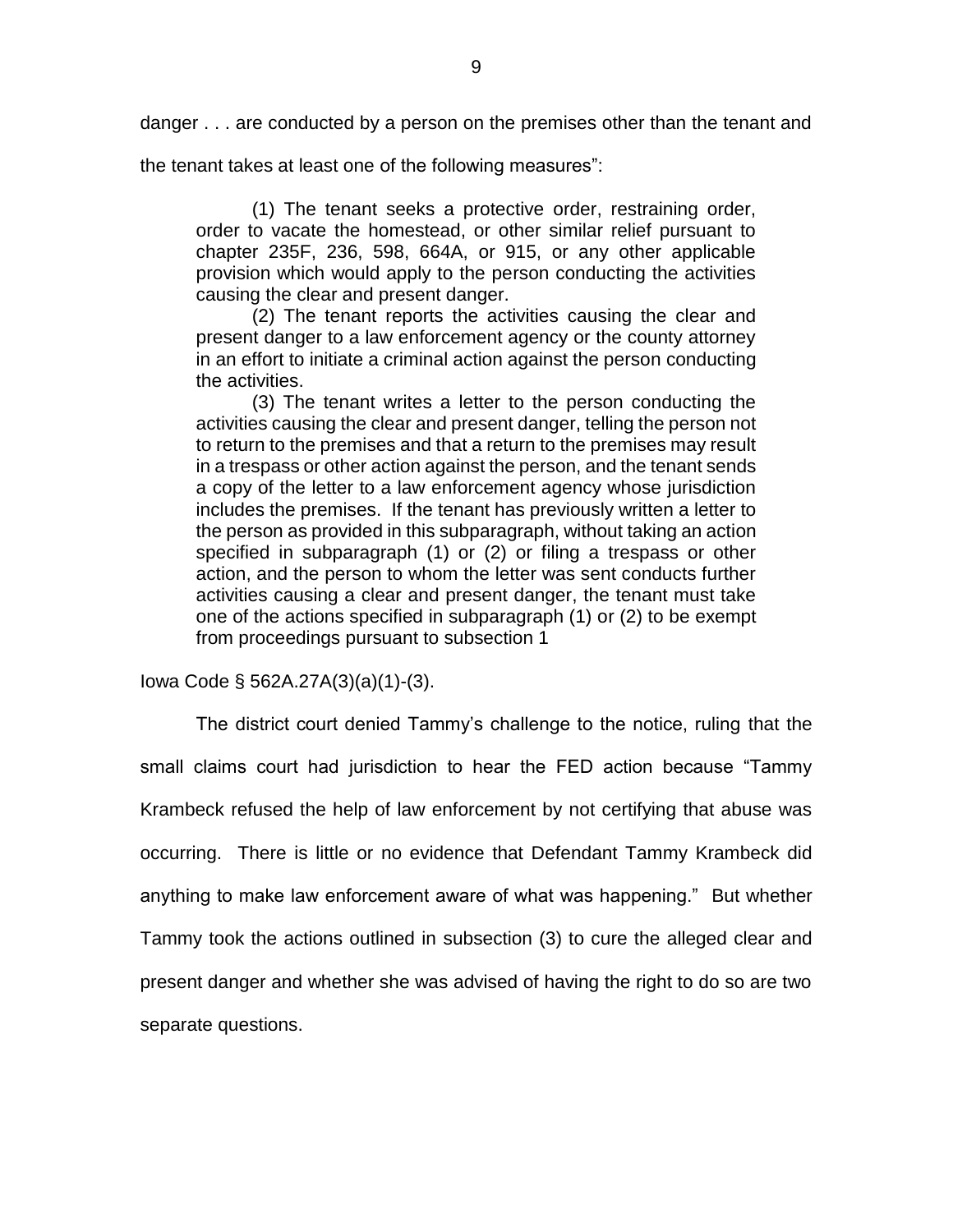The plain language of section 562A.27A(1) provides that only after the landlord provides the tenant with "three days' written notice of termination and notice to quit" that sets "forth the language of subsection 3 which includes certain exemption provisions available," the landlord may file their FED action. In other cases involving FED actions, our supreme court has held that failure to give proper notice deprives the court of jurisdiction to hear the action. In *Symonds v. Green*, 493 N.W.2d 801, 803 (Iowa 1992), our supreme court stated:

We hold that written notice to cure in compliance with section 562A.27(2) is a condition precedent to the landlord's termination of a rental agreement in the case of a residential lease. Because [the landlord] failed to notify [the tenant] of her right to cure the nonpayment of rent prior to termination of the rental agreement, the trial court lacked jurisdiction to hear [the landlord's] forcible entry and detainer action.

*See also Liberty Manor v. Rinnels*, 487 N.W.2d 324, 326 (Iowa 1992) (ruling the landlord was required to give the notice specified in the applicable section and "[f]ailure to do so deprives the trial court of jurisdiction to hear a forcible entry and detainer action to recover possession of the leased property"); *cf. Hunter v. City of Des Moines Mun. Hous. Auth.*, 742 N.W.2d 578, 590 (Iowa 2007) (considering whether the failure to include right-to-cure language deprived the court of jurisdiction and recognizing that "[g]enerally, a defect in the notice requirements under section 562A.27(1) 'deprives the trial court of jurisdiction to hear a forcible entry and detainer action to recover possession of the leased property'" before determining that the notice requirements do not apply when the notice to quit is given at the end of the term of tenancy).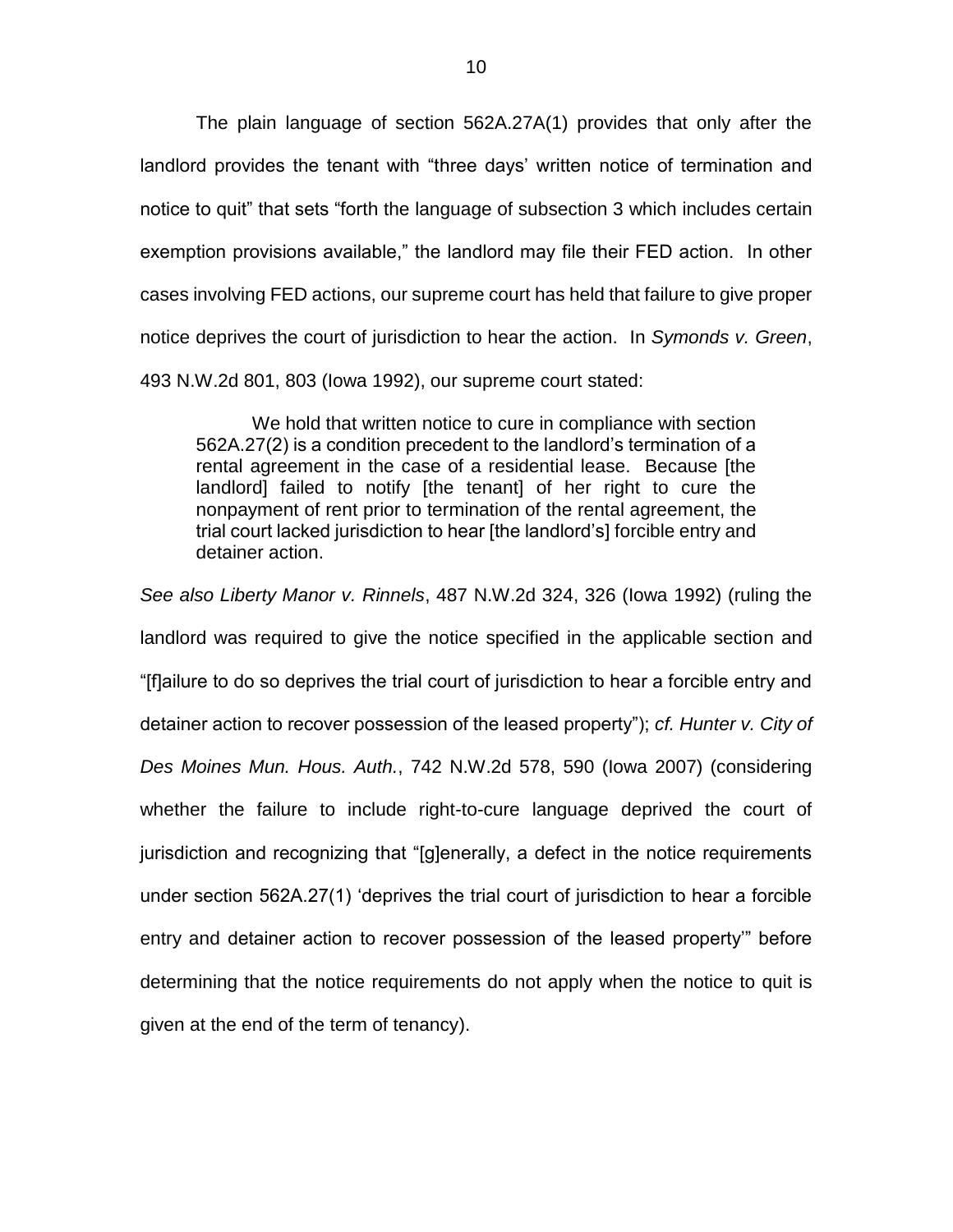While we have not found any authority discussing the necessity of the rightto-cure language regarding clear and present dangers in section 562A.27A, we can think of no reason why we should treat the failure to include the notice differently than other right-to-cure language in other FED actions.

Agan offers a slightly different argument, maintaining that the right-to-cure language could not apply to Krambeck, as it only applies to tenants when the clear and present danger is an activity taken by someone other than the tenant. *See*  Iowa Code § 562A.27A(3)(a). In support of this argument, Agan relies upon her own FED petition, in which she alleged, "The defendants have been advised that I am terminating tenancy as they are causing clear and present danger by exposing our other mobile home tenants to the screaming, yelling and physical abuse that *they* display." (Emphasis added.) She maintains that this fact makes it unnecessary for her to provide the right-to-cure language as part of the three-day notice.

But again, the question of whether Tammy would have been able to or would have chosen to cure the alleged clear and present danger and whether she had the right to be advised of the possibility are separate questions. We cannot say if Tammy would have been able to cure, as there was no fact-finding hearing during these proceedings. We will not rely on Agan's untested allegations to determine facts. Moreover, for a similar reason, the statute requires that all written notices of termination and notices to quit provide the right-to-cure language; the statute does not allow the individual landlord to make the determination whether their tenant is able to cure.